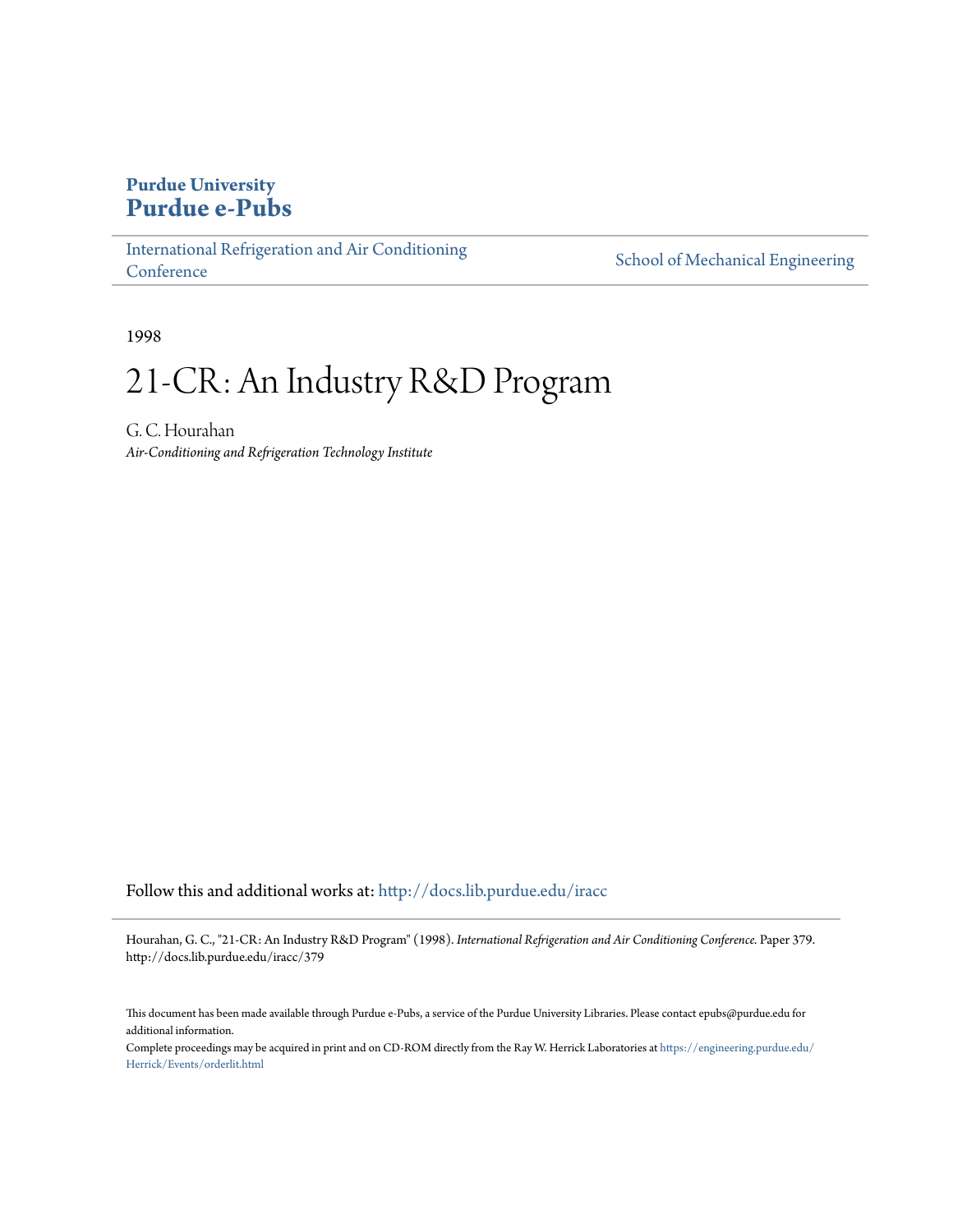### 21-CR: AN INDUSTRY R&D PROGRAM

Glenn C. Hourahan, P.E. Vice President Air-Conditioning and Refrigeration Technology Institute (ARTI) 4301 North Fairfax Drive, Suite 425, Arlington, VA 22203 USA tel: 703/524-8800 fax: 703/524-9011 e-mail: Hourahan@ari.org

#### ABSTRACT

This paper outlines a new aggressive R&D program- *HVAC&R Research for the 2F<sup>1</sup> Century* (21-CR) – initiated by the heating, ventilation, air-conditioning and refrigeration (HV AC&R) industry. The areas of research to be undertaken, program organization, and manner that interested experts can participate in the effort are identified.

The intent of the 21-CR initiative is to undertake research that will enable industry manufacturers to offer equipment and services in the next decade that, once integrated into building and process applications, will utilize dramatically less energy (as compared to today's applications) while addressing the refrigeration needs and the comfort and indoor environmental quality (IEQ) needs of building occupant.

#### INTRODUCTION

*The 21-CR initiative is a private-public sector research collaboration of the heating, ventilation, air-conditioning and refrigeration (HVAC&R) industry, with the mission to identify, prioritize, and undertake precompetitive research that focuses on decreasing energy consumption, increasing indoor air quality, and safeguarding the environment.* 

The 21-CR effort is guided by experts from industry, related trade and professional organizations, national laboratories, governmental agencies, universities, utilities, and other interested stakeholders. The Air-Conditioning and Refrigeration Technology Institute  $(ARTI<sup>1</sup>)$ , a research entity associated with the Air-Conditioning and Refrigeration Institute (ARI), is the administrator for the effort. It is ARTI's role to provide guidance and cohesiveness to the overall investigation while providing an umbrella for related research by others which advances the goals of the 21-CR program.

The 21-CR program fosters an environment where technical barriers are identified, research priorities set, solutions investigated, and information shared. The effort will undertake precompetitive research that focuses on resolving technological hurdles and difficulties that prevent or impede manufacturers from introducing next generation systems and components. Once these technical challenges have been addressed, the various stakeholders are positioned to apply the 21-CR research results and to produce the products/services that satisfy market needs within the HV AC&R sector.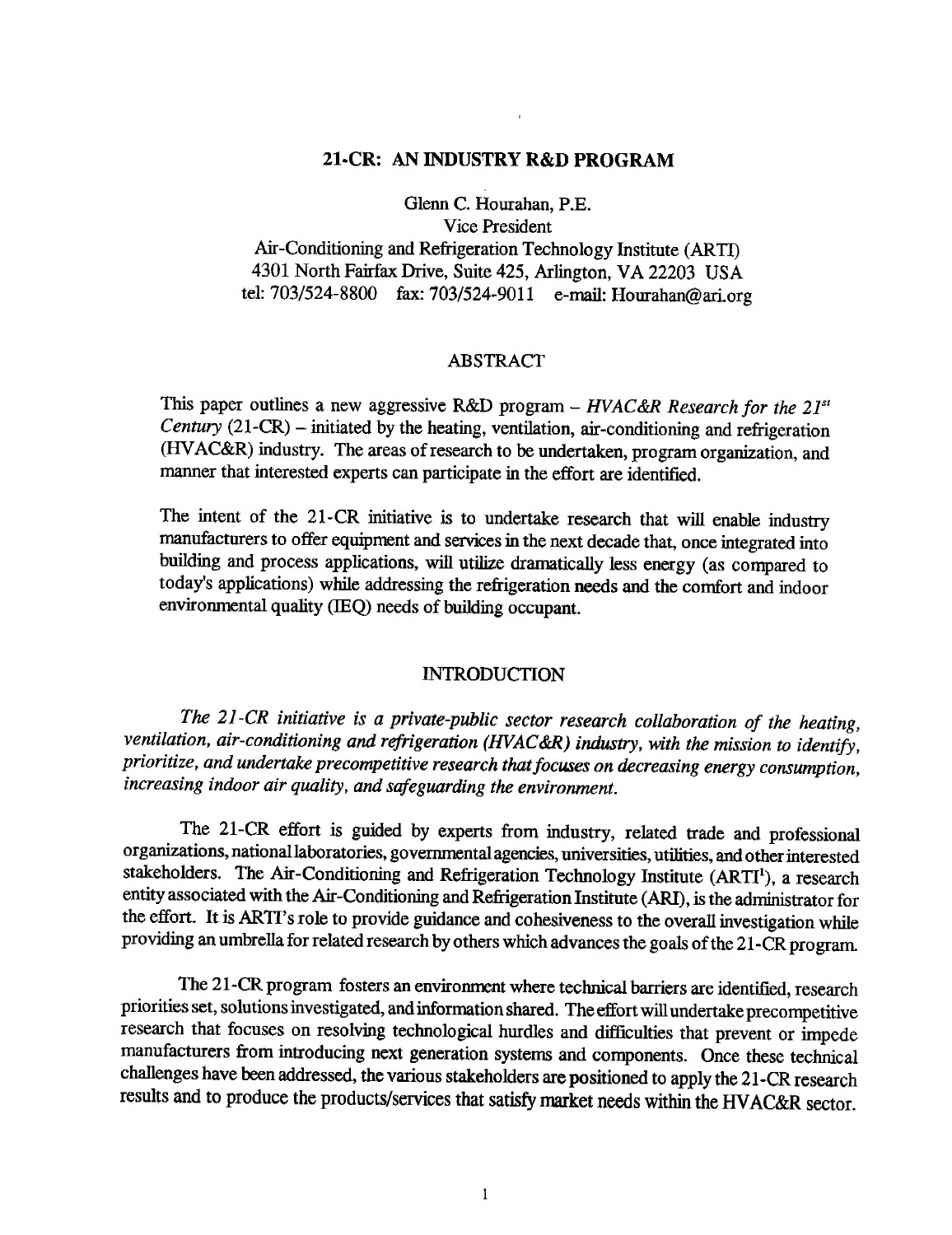#### BACKGROUND

The U.S. HVAC&R industry is a mature one in which product innovations have been gradually accepted by the marketplace. Achieving rapid marketplace acceptance of new innovations is complicated in that HV AC&R products generally are viewed as commodities where sales are extremely price sensitive; a small price difference can sway a purchase decision. Yet, industry's longterm viability, as well as the needs of its customer base, is dependent upon the development of novel, breakthrough technologies. Implementation of innovative ideas into HV AC&R products will serve to offer customers added benefits by reducing energy consumption costs, improving indoor comfort for building occupants, and further reducing the impact that operation of HV AC&R equipment has on the environment.

Energy reduction is a large component of this HV AC&R initiative. Some statistics on siteconsumed energy usage<sup>2</sup> within the U.S. are:

- $-$  U.S. Commercial Buildings<sup>3</sup>
	- Approximately 5.5 quads<sup>4</sup> of energy (i.e., electricity, natural gas, fuel oil, and district steam or hot water from a central plant or utility) are consumed in commercial buildings each year at an annual cost of \$71.8 billion. *<sup>5</sup>*
	- Comfort conditioning (e.g., heating, cooling, and ventilation) and refrigeration is the single largest component of this overall requirement and uses 48% (2.67 quads/yr) of the site-consumed energy.<sup>6</sup>
- U.S. Residential Households<sup>7</sup>
	- Approximately 10 quads of energy (i.e., electricity, natural gas, fuel oil, and liquefied gas) are consumed in residential applications each year at an annual cost of \$124 billion.
	- $-$  Comfort conditioning (e.g., heating and cooling) is the single largest component of this overall requirement and uses 45% (4.54 quads/yr) of the site-consumed energy.
- U.S. buildings consume about 35% of the country's total energy (all fuel types).
- Including fuel used to generate electricity, conunercial buildings account for over 15% of the U.S. carbon dioxide emissions; residential buildings account for 19%.

The direct payback from improved HV AC&R products is dramatic. Annual U.S. energy bills for comfort conditioning and refrigeration equipment are approximately \$90 billion. Increasing overall HV AC&R equipment efficiencies by 25% (a reasonable target if a concentrated research program is pursued) could ultimately yield an annual energy savings of \$22 billion. There would also be a proportionate decrease in the emissions of gases that are associated with global warming, as carbon dioxide emissions from power plants would decrease by nearly 60 million metric tons per year.<sup>8</sup>

# PROGRAM JUSTIFICATION

The envisioned research is on the "cutting-edge" of the HV AC&R industry and entails a high degree of technical risk. Currently, personnel and testing resources within individual HVAC&R companies are spread thin because of the pace of product changes necessitated by development of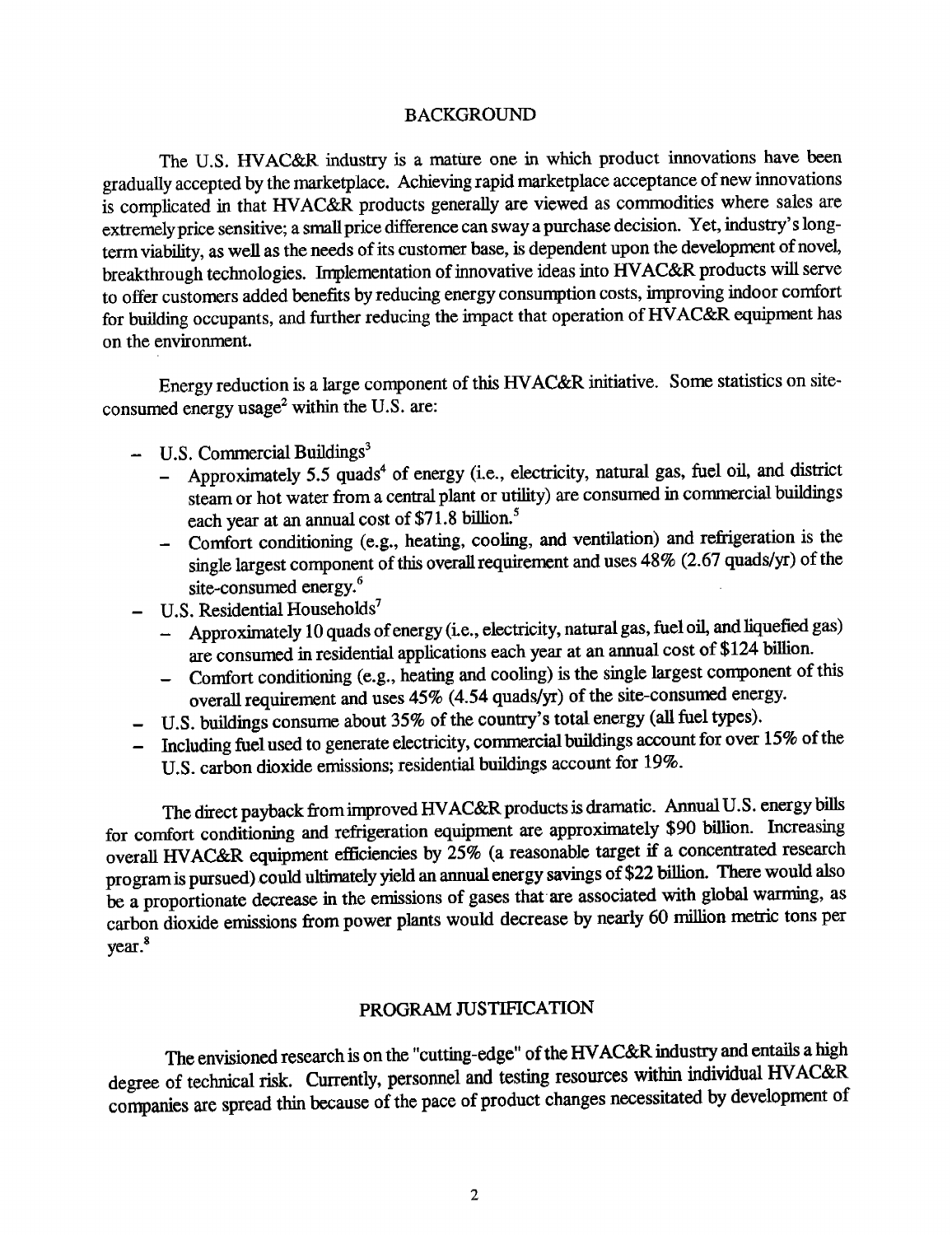new equipment that use alternative refrigerants and/or offer improved efficiencies. Precompetitive collaboration among HV AC&R companies and other interested entities will enable significant resources to be applied to strategic research areas. As a result, substantial savings should be realized by building owners and operators through reduced operating costs, greater equipment reliability, and improved comfort levels.

It is worth noting that any process, application, or operation that depends on heating, ventilation, air-conditioning, or refrigeration will benefit from enhancements in HV AC&R equipment and services. Additionally, a number of improvements developed by the industry have applications to other sectors of the economy. Hence, advances in the HV AC&R industry will have a profound impact on the overall economy and the international competitiveness of numerous industries.

# 21-CR FOCUS AREAS

Through this new HV AC&R initiative, it is anticipated that the development and marketplace introduction of advanced equipment and applications will be greatly accelerated. In recognition of the needs for energy efficiency and minimal adverse environmental impact, five areas of strategic focus have been identified:

- *alternative equipment* (systems other than fluorocarbon vapor compression cycles);
- *high efficiency equipment* (improved heat exchangers, motor systems, compressors, controls and sensors, air handlers, testing, diagnostics, pumps and pump controls, etc.);
- *system integration* (improved distribution systems, zone control, waste heat recovery, integration of envelope and lighting with mechanical systems, advanced controllers, communications, etc.);
- indoor environmental quality (enhanced control of temperature, moisture, indoor contaminants, ventilation, sound, lights and drafts); and
- *environmentally-friendly working fluids* (refrigerants, lubricants, secondary heat transfer fluids, eutectics, etc.).

## ORGANIZATION OF THE 21-CR EFFORT

A corrunittee structure has been established to guide the 21-CR initiative and to monitor the research. The connnittee membership comprises authorities in the research area drawn from industry, research organizations, universities, utilities, scientific laboratories, and government.

#### Steering committee

A Steering Committee will assure that the work will be of value to the industry and has a path to commercialization. The Steering Corrunittee members will assure that the subconnnittee members have access to necessary information, resources, and personnel. Additionally, they will assign priority levels and approve funding support of individual projects recorrunended by its five newly-formed Subcommittees (see *Scopes* at end of paper).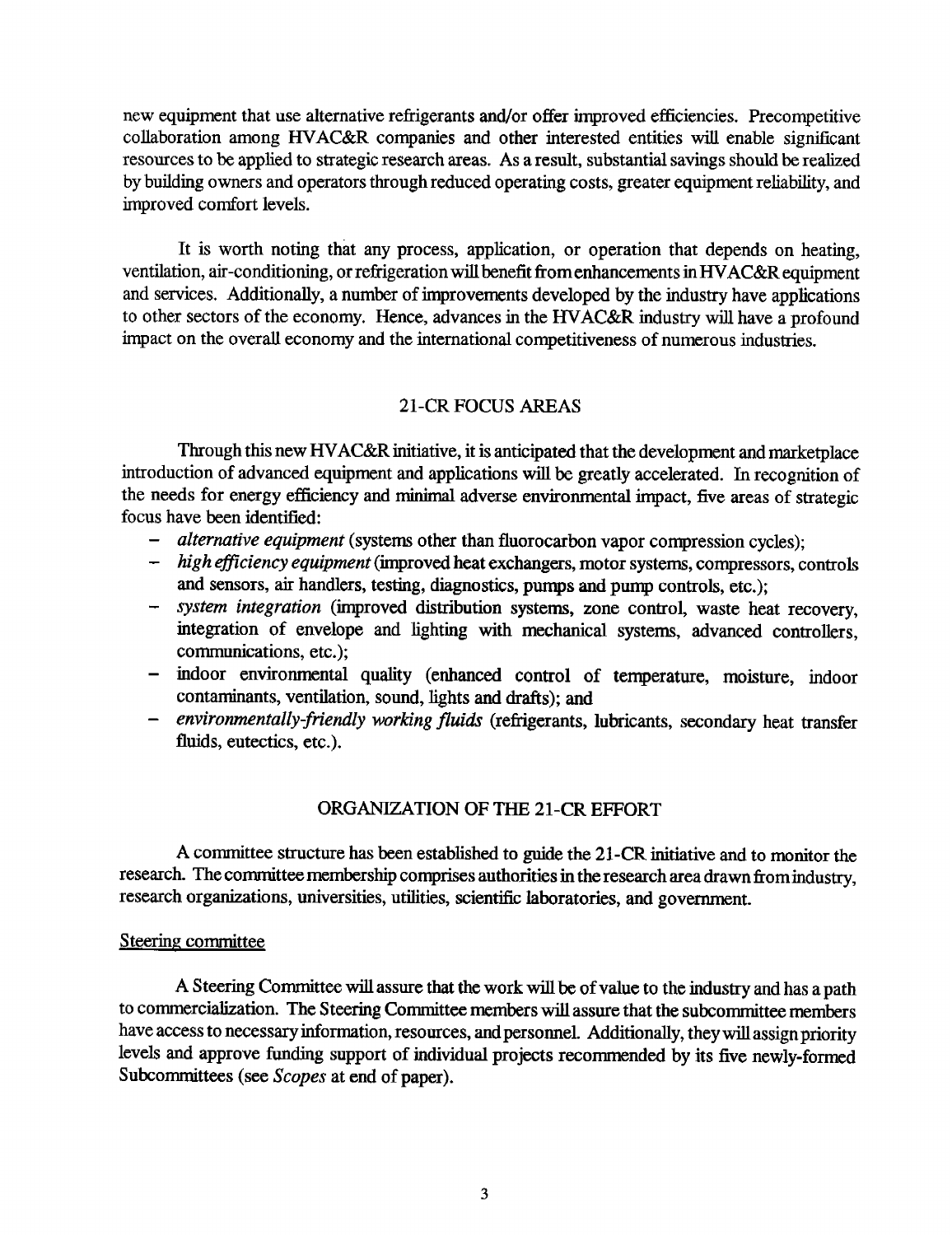

#### 21-CR subcommittees

The five 21-CR Subcommittees, comprising senior industry engineers and technologists as well as capable, knowledgeable persons from various industry sectors, will identify specific project needs, prepare work statements, prioritize the research, and identify contractors capable of performing the individual research. Once individual projects have been approved for funding by the Steering Committee, the pertinent Subcommittees will provide technical review of contractorsubmitted proposals, recommend contractor selection, monitor and oversee the on-going research, perform site reviews, and review the submitted final reports. In performing their duties, the Subcommittees will review/monitor and coordinate (where possible) industry/public-sector precompetitive research. The purpose of this ancillary focus is to encourage other entities (e.g., government laboratories, university researchers, etc.) to perform work of interest to the industry and to minimize duplication of effort.

In lieu of serving on a subcommittee, there are other ways for interested industry experts to be involved with the 21-CR effort:

- Specific projects can be identified for the 21-CR program to consider; suggestions can range from a simple one-paragraph needs assessment to a complete draft work statement.
- Pertinent research efforts of others can be identified for possible 21-CR support or to assist in the minimization of duplicate effort.
- Researchers can respond to *request-for-proposals* (RFPs) and seek contracts to perform specified work.
- Unsolicited research proposals will be considered for appropriateness.

Additionally, in 1999 there will be opportunities for individuals to serve on monitoring subgroups for various research projects. Also, it is expected that the Subcommittees will undergo a certain amount of "rotation" after the second year and new members will be needed to fill the open slots.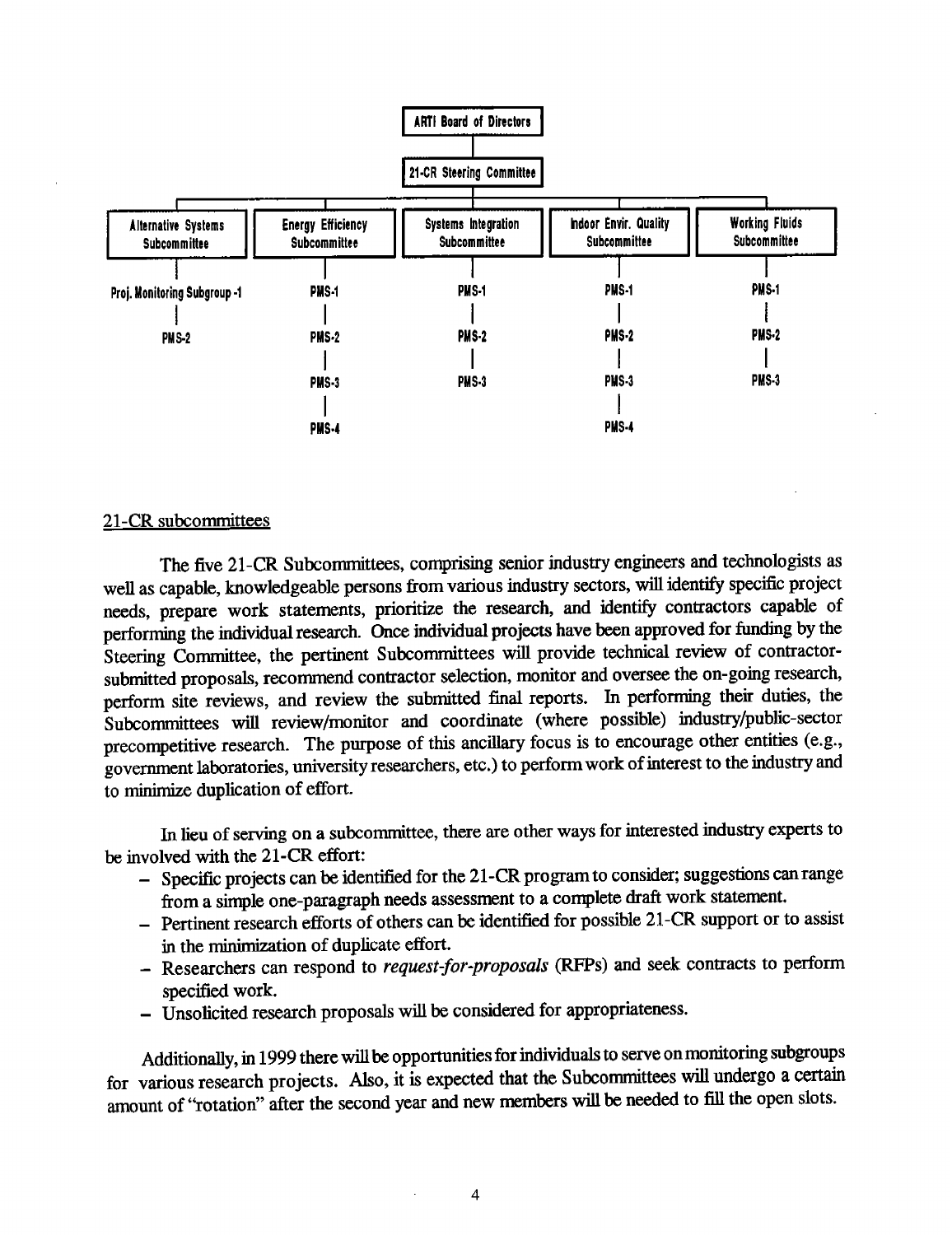#### **CONCLUSION**

The HV AC&R industry, which has been experiencing evolutionary growth for the last 40 years, is currently undergoing a period of unprecedented change. The pressures driving these changes - protection of the environment and conservation of our natural resources -- will only become more pronounced in the future. Developing new technologies to address these pressures will necessitate a large concerted effort. By providing a solid basis for industry collaboration in precompetitive technology areas, the 21-CR program will catalyze progress in a number of strategic areas. When carried out as a part of a coherent plan, this emphasis on precompetitive investigations advances the capabilities of the HVAC&R industry to meet the broader objectives of decreasing energy consumption, increasing indoor environmental quality, and safeguarding the environment.

#### End notes

- 1. ARTI, a not-for-profit organization for scientific research in the public interest incorporated in Delaware; has its principal offices in Arlington, Virginia. ARTI holds tax-exempt status under Section 50l(c)(3) of the Internal Revenue Code.
- 2. Energy utilized on site is without consideration of conversion and distribution losses.
- 3. Includes buildings used for assembly, education, food sales, food services, health care, lodging, mercantile and service, office, warehouse, and other.
- 4. 1 quad of energy = 1 quadrillion  $(1 \times 10^{15})$  BTUs.
- 5. Source: Errata, Commercial Buildings Energy Consumption and Expenditures 1992, U.S. DOE Energy Information Administration, Office of Energy Markets and End Use, Report # DOE/EIA-0318 (92), October 1995.
- 6. Source: Energy End-Use Intensities in Commercial Buildings, U.S. DOE Energy Information Administration, Office of Energy Markets and End Use, Report # DOE/EIA-0555 (94), September 1995.
- 7. Source: Household Energy Consumption and Expenditures 1993, U.S. DOE Energy Information Administration, Office of Energy Markets and End Use, Report # DOS/EIA-0321(93), *5* October 1995.
- 8. In 1992, carbon dioxide emissions from a generic building (including emissions occurring at the utility power plant for electricity) totaled 15.32 million metric tons per quad of siteconsumed energy. (Source: Core Databook, U.S. DOE, Office of Building Technology, Table 8, 24 June 1994). [25% of 15.5 quads of energy (for commercial and residential buildings in 1992) x  $15.32 = 59.4$ ]